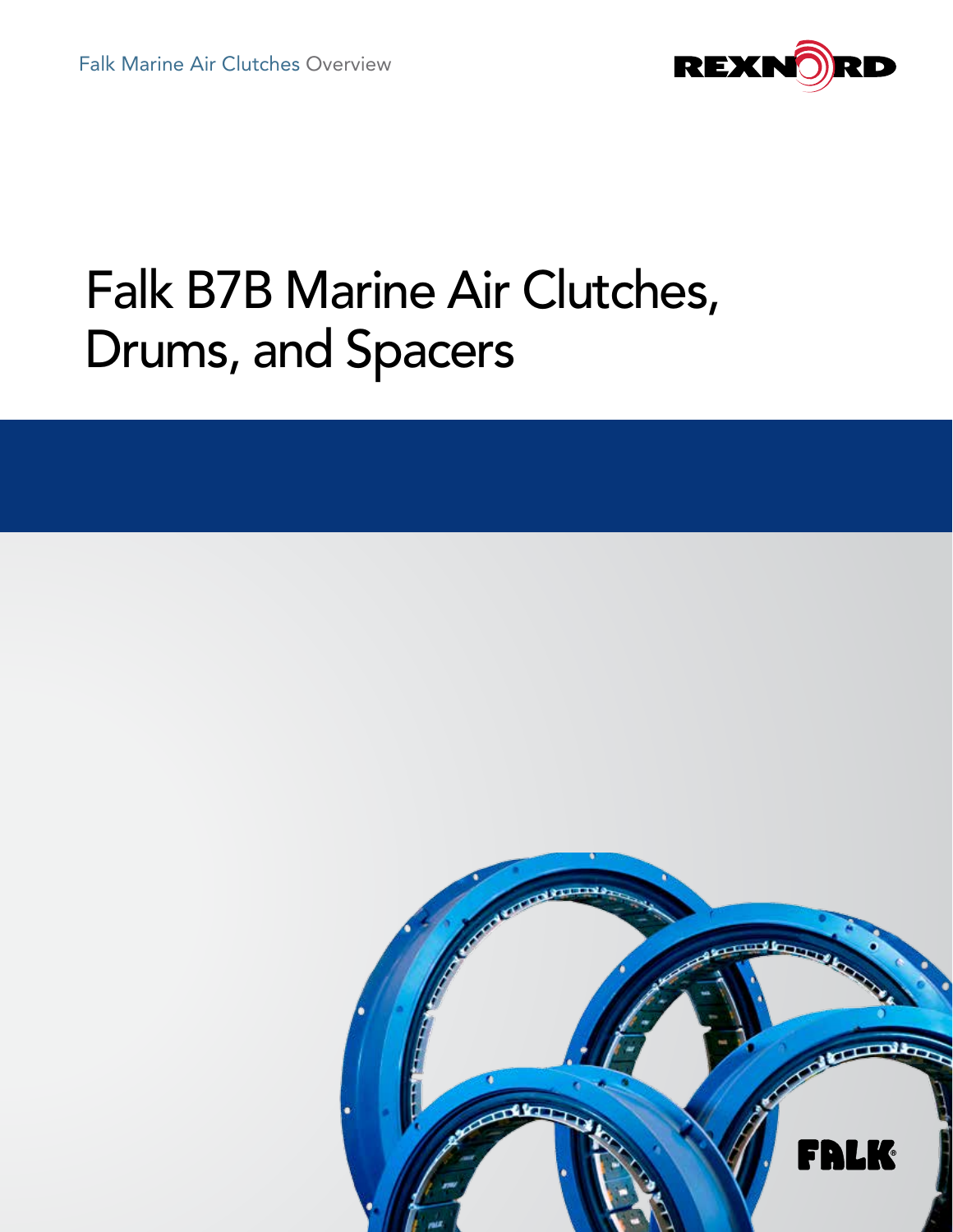

## Falk B7B Marine Air Clutches

Tested and proven for more than 70 years on thousands of applications, the easily-mounted Falk B7B Marine Air Clutch provides a simple and reliable engine-to-gear connecting mechanism.

#### The B7B Marine Air Clutch features:

- Dependable operation with excellent torsional vibration absorption
- Fast reversal times and high-cycle shifting
- Continued slip operation for slow speed maneuvering and high-cycle capability
- Enhanced load distribution, smoothness of operation and clutch life
- Automatic and complete disengagement when air pressure is released
- No maintenance (working friction surfaces are only parts subject to wear)
- Cushioning of shock loads and accommodation of reasonable amounts of shaft misalignment
- Positively regulated engagement and disengagement
- Balanced to ISO 1940-1 Grade 16

The friction lining on the B7B Marine Air Clutch is riveted to a ductile aluminum vented shoe which is held to the inner diameter of the gland with pins. Our friction linings exhibit additional consistent engagements under varying conditions, maintaining high coefficients of friction against our steel drums.



FALK B7B MARINE AIR CLUTCH POWER RATING AT

ENGINE SPEED REVOLUTIONS PER MINUTE (RPM)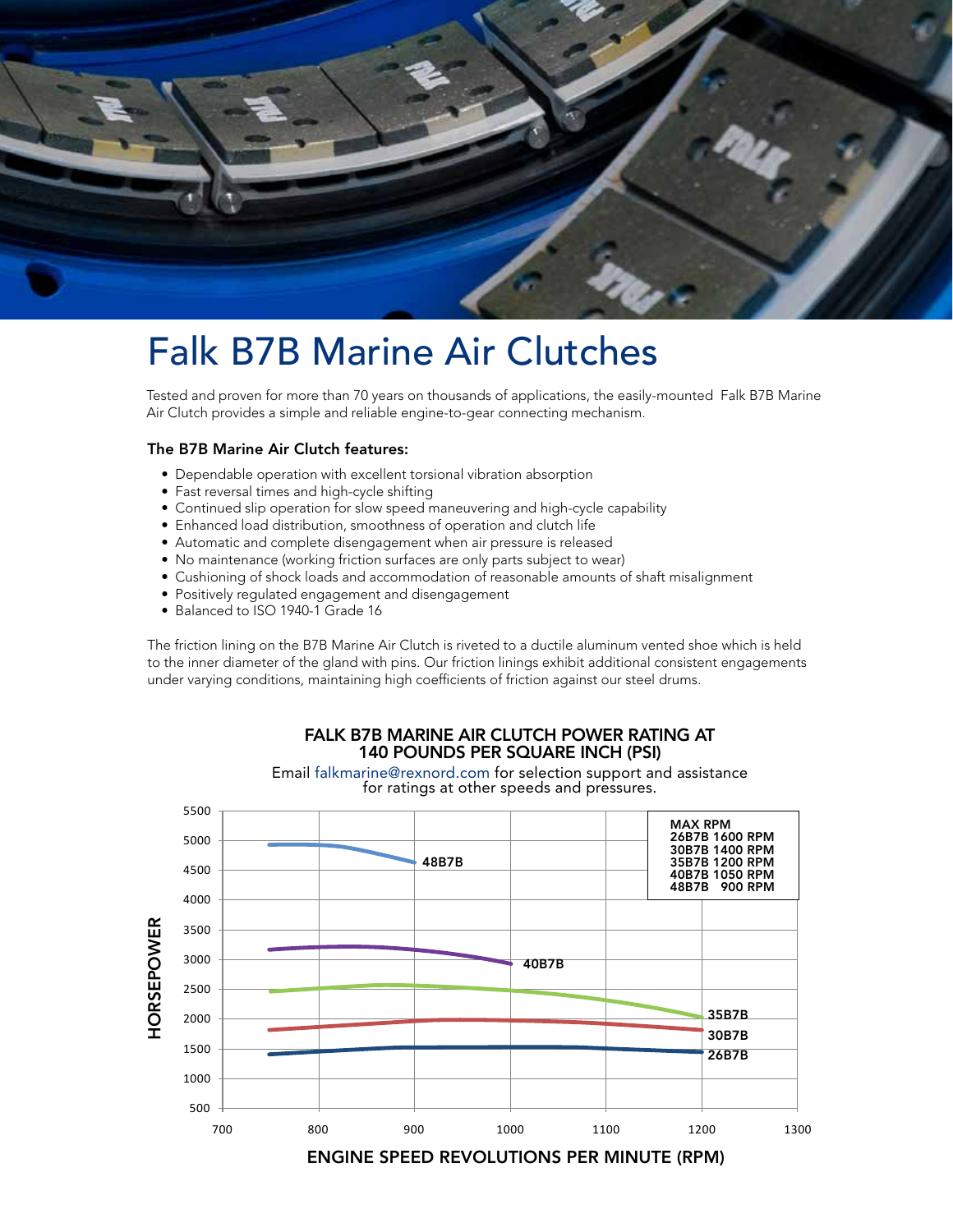| <b>Falk Marine MR</b><br><b>ABS Unit Certified</b><br><b>Clutch Spacers</b> | Falk<br>Part<br>No. | <b>SAP</b><br>Part No. | ABS Type<br>Approved<br>Clutches              | Falk<br>Drwg.<br>No. | <b>SAP</b><br>Part<br>No. | ABS Unit<br><b>Certified Clutches</b>          | Falk<br>Drwg.<br>No. | <b>SAP Part</b><br>No. |
|-----------------------------------------------------------------------------|---------------------|------------------------|-----------------------------------------------|----------------------|---------------------------|------------------------------------------------|----------------------|------------------------|
| 26" Spacer<br>$(08MR)^*$                                                    | 434239*             | Consult<br>Factory     | 26B7B Falk Marine Air<br>Clutch Type Approved | 441326               | 10046681                  | Consult Factory                                | Consult<br>Factory   | Consult<br>Factory     |
| 30" Spacer<br>(12MR-16MR-24MR)                                              | 422049*             | 10467514               | 30B7B Falk Marine Air<br>Clutch Type Approved | 441327               | 10046682                  | Consult Factory                                | Consult<br>Factory   | Consult<br>Factory     |
| 35" Spacer<br>(12MR-16MR-<br>24MR-30MR)                                     | 438715              | 10046109               | 35B7B Falk Marine Air<br>Clutch Type Approved | 441328               | 10046683                  | 35B7B Falk Marine Air<br>Clutch Unit Certified | 441328               | 10324467               |
| 40" Spacer<br>(16MR)                                                        | 422692*             | 10524770               | 40B7B Falk Marine Air<br>Clutch Type Approved | 441329               | 10046684                  | 40B7B Falk Marine Air<br>Clutch Unit Certified | 441329               | 10324468               |
| 40" Spacer<br>$(24MR-30MR)$                                                 | 438779              | 10046116               | 40B7B Falk Marine Air<br>Clutch Type Approved | 441329               | 10046684                  | 40B7B Falk Marine Air<br>Clutch Unit Certified | 441329               | 10324468               |
| 40" Spacer<br>(35MR)                                                        | 421606*             | 10524690               | 40B7B Falk Marine Air<br>Clutch Type Approved | 441329               | 10046684                  | 40B7B Falk Marine Air<br>Clutch Unit Certified | 441329               | 10324468               |
| 48" Spacer<br>(27MR-30MR)                                                   | 441963              | 10047023               | 48B7B Falk Marine Air<br>Clutch Type Approved | 441330               | 10046685                  | 48B7B Falk Marine Air<br>Clutch Unit Certified | 441330               | 10324481               |
| 48" Spacer<br>(35MR-40MR-45MR)                                              | 438690              | 10046107               | 48B7B Falk Marine Air<br>Clutch Type Approved | 441330               | 10046685                  | 48B7B Falk Marine Air<br>Clutch Unit Certified | 441330               | 10324481               |

*\*Non-ABS*



Falk Fan Spacer B7B Marine Air Clutch



Falk Steel Clutch Drums



Assembled Clutch

| Part Description ABS Unit<br><b>Certified Clutch Drums</b>          | Falk<br>Drwg. No. | <b>SAP Part</b><br>No. - Casting | <b>SAP Part</b><br>No. - Forging |
|---------------------------------------------------------------------|-------------------|----------------------------------|----------------------------------|
| 26" FWD Rim (Lockup or Slip)*                                       | 1224927*          | 10078859*                        | <b>Consult Factory</b>           |
| 26" REV Rim (Lockup or Slip)*                                       | 1224928*          | 10078860*                        | <b>Consult Factory</b>           |
| 30" FWD Rim (Lockup or Slip)* Supersedes 220455, 238698             | 1224929*          | 10078861*                        | 10524453                         |
| 30" REV Rim (Lockup or Slip)* Supersedes 220456, 238697             | 1224930*          | 10078862*                        | 10524468                         |
| 35" Forward Drum (Lockup or Slip) Supersedes 313151, 319458, 347617 | 363331            | 10042809                         | 10480911                         |
| 35" Reverse Drum (Lockup or Slip) Supersedes 313152, 319459, 347618 | 363332            | 10042810                         | 10481010                         |
| 40" FWD Rim (Lockup or Slip) Supersedes 313154, 320584, 347619      | 363426            | 10042817                         | 10481136                         |
| 40" REV Rim (Lockup or Slip) Supersedes 313155, 320585, 347620      | 363427            | 10042818                         | 10481137                         |
| 48" FWD Rim (Lockup or Slip) Supersedes 417314, 417269, 428873      | 438686            | 10046105                         | 10481138                         |
| 48" REV Rim (Lockup or Slip) Supersedes 417313, 417270, 428874      | 438687            | 10046106                         | 10481139                         |

*\*Non-ABS*

Rexnord also offers its three-year, heavy-duty warranty on the B7B Marine Air Clutch.